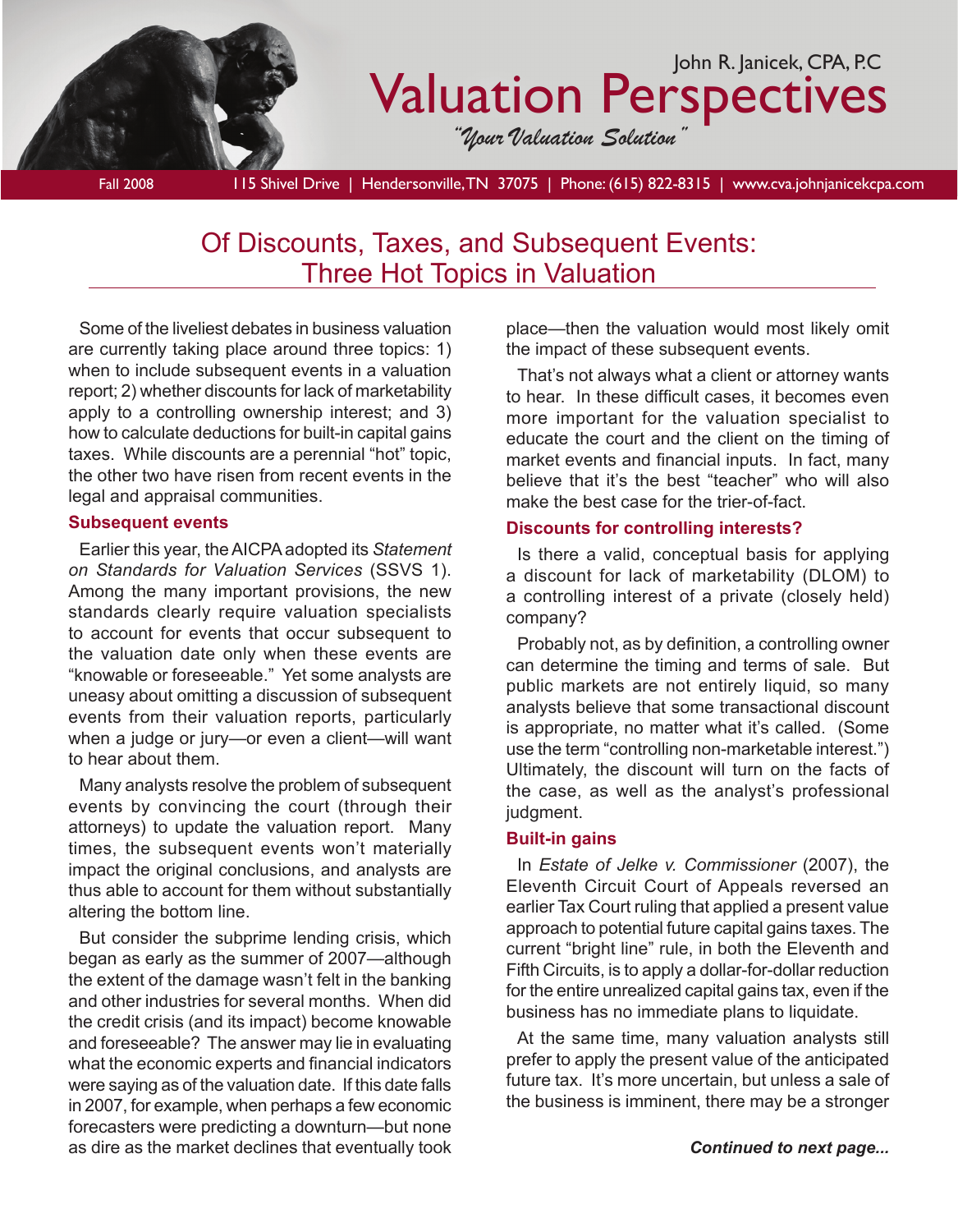argument for measuring the estimated tax, recorded as a current liability. On the other hand, if there are several prospective buyers as of the valuation date, a better case can be made for deducting built-in gains taxes without calculating the present value of a hypothetical, future sale.

Clearly, *Jelke* recognized that the taxes on the sale of these business assets will eventually accrue; the only question is when and how much. Analysts and their attorneys should consider all relevant factors and applicable law—when establishing the magnitude of imbedded capital gains.

## A Tale of Two Experts: Court Compares Competing Valuations, Rejects the Worst

### *Lyman v. St. Jude Med. S.C., Inc.***, 2008 WL 2224352 (U.S. Dist.)(May 27, 2008)**

This case from the U.S. District Court (E.D. Wisconsin) examines the very different approaches taken by the opposing valuation experts, emphasizing the need for independent verification and objective data—and the danger of relying on third-party documents.

#### **A healthy sales agreement**

Near the end of 2002, the plaintiff entered into a ten-year agreement with the defendant medical center (St. Jude) to sell and distribute cardiac equipment, including pacemakers and defibrillators. The agreement guaranteed four years of payments amounting to \$3 million; the remaining six-year term compensated the plaintiff by commission only. A separate agreement also contained a put option, requiring St. Jude to purchase the plaintiff's company for 20% of its net sales during the twelve months immediately prior to exercise.

St. Jude terminated the main agreement after two years, and the plaintiff sued. Both parties presented expert evidence on damages, and each challenged the other's expert.

#### **Plaintiff's expert: Models A to E**

The plaintiff's expert, a CPA who specialized in litigation support and business valuation, was challenged not on experience but on his methods and approaches. He prepared five different damages models, which the court characterized as follows:

- 1. *Model A* was based on the minimum sales quotas in the parties' agreements. The defendant argued that he should have used actual sales, but the court found the data reliable, since the plaintiff had been selling its products in the same region for eighteen years.
- *2. Model B* was based on projections by St. Jude, which reflected the parties' agreed-upon expectations. The defendant claimed that the expert "blindly" accepted the internal sales data, but the court pointed to their negotiated nature and the plaintiff's experience in the market.
- *3. Model C* was a regression analysis based on the plaintiff's past sales at St. Jude, but the expert valued a sale as of the implant date (into a patient) rather than the sale date. St. Jude accused the expert of manipulating the data to avoid the impact of bulk sales and for using a flawed regression formula. But the court found that the implant date more accurately reflected the impact of sales and that the expert's statistical measures were sound.
- *4. Model D* derived future sales from the projected sales revenues in Model A, multiplied by a factor of 1.65. This assumed that the plaintiff's sales would not only continue their historical increase by \$1 million per year, but also outpace quotes by 165%—as it had done in year two of the parties' agreement.
- 5. Model E took figures from the separate agreement, which projected that the plaintiff would post 2007 net sales of \$8 million. The court found that the assumptions underlying models D & E were not "inherently unreliable."

Accordingly, the court permitted the plaintiff's expert to present all five damage models, finding "no question" that they would assist the jury. Any deficiencies in his analysis were "best saved for cross examination at trial."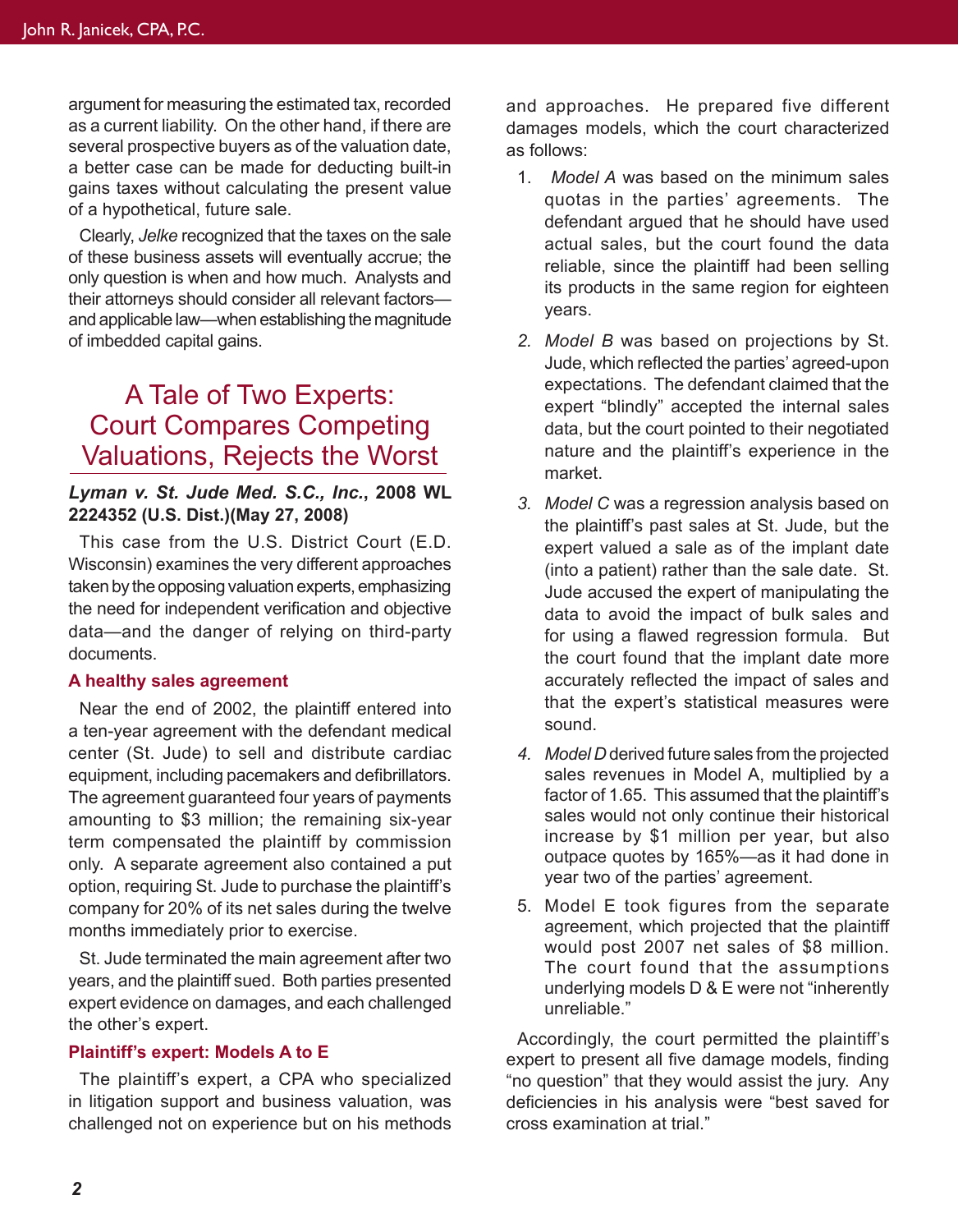#### **Defendant got data from counsel**

The defendant's expert was a qualified CPA who prepared two sets of projections, weighted and unweighted. He claimed that both came from the plaintiff's alleged sales during two years under the agreement—but in fact, he obtained the data from a document provided by St. Jude's counsel. Not only did the expert fail to verify the data from an independent source, the court noted, but he failed to obtain independent, specific knowledge of the plaintiff's products and its customers. His methods proved the projections unreliable, and the court excluded his testimony as a direct expert and also on rebuttal, finding the basis for his criticisms to be lacking in independent verification and "similarly tainted."

# Pros and Pitfalls of Retaining a Joint Appraisal Expert

There are many contexts in which attorneys and business owners might retain a joint valuation expert—during a merger or sale, for instance, a divorce, or a partnership dissolution. A joint appraiser can be a key player in a buy-sell scenario or a pre-litigation settlement. What follows are just a few of the ways to take advantage of a joint valuator—and a few potential problem areas to watch out for:

- **Cost.** A joint expert will most likely reduce the costs associated with an appraisal in any setting, but especially in those cases when opposing experts are so far apart that the parties have to hire a third, independent valuator. This situation arises most often in buy-sell scenarios—but also in divorce cases when the court is confronted with such disparate evidence of value that it appoints a third, "independent" appraiser—at the parties' cost.
- **Full access to information.** When the parties retain a single valuation analyst, they will be more likely to provide greater access to information to support their respective opinions of the business and its future prospects. The valuator will in turn share all of the information with the parties, electronic communication as

well as paper documentation, so that everyone is on the same "page," and greater objectivity is assured.

- **Experience.** When retaining a joint expert, look for seasoned, credentialed business appraisers who have worked on joint assignments in the past. Joint engagements do present unique challenges (discussed below), and familiarity with the process can be critical to a successful result.
- **Payment.** The parties should establish at the outset how to pay for the joint appraisal. If they can't agree on the typical 50/50 split, then they should address the issue along with any questions regarding scope of work.
- **Communication.** Preferably, the appraisers' engagement will establish rules about communication (as well as payment and scope of work). These rules will encompass communications to and among the parties and their attorneys as well as access to key business personnel, meetings and management interviews, etc.
- **Draft report.** The parties should also decide whether to review a draft report (for factual accuracy, comprehensive inputs, e.g.) before the valuator issues a final conclusion of value. The purpose is not to alter the preliminary opinion but to ensure that the valuator has considered all relevant facts and information.
- **Objective mediator.** In many cases, a joint expert can essentially become the "trier of fact" regarding valuation issues. As such, the valuator must inspire trust, demonstrating a high degree of integrity and independence by taking an even-handed, objective approach to the assignment.
- **Challenges.** Despite agreeing to hire a joint expert, the parties may have very different interests at stake and perspectives on value. The appraiser must be prepared to balance any opposing pressures from the parties such as conflicting input, preconceived notions of value, unrealistic expectations—to arrive at a truly independent conclusion. When possible, it might behoove the valuator to seek

*Continued to next page...*